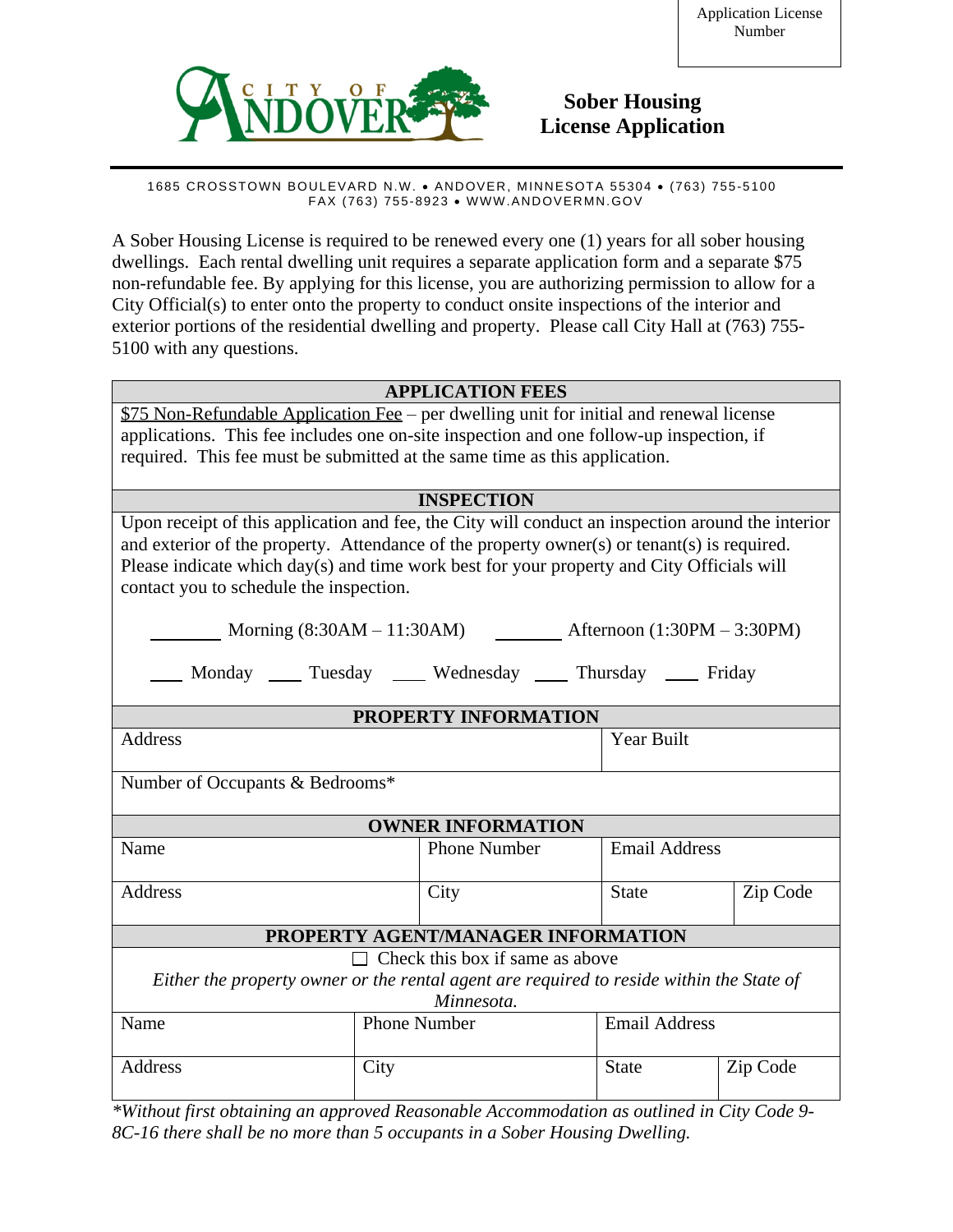# **OTHER IMPORTANT INFORMATION**

The City will inspect the interior and exterior of the dwelling. The City encourages you to become familiar with applicable ordinances, state statutes, and additional fees that are outlined below. These ordinances and state statutes will be made available upon request and are also listed on the City's website under the Planning Department page [\(www.andovermn.gov](http://www.andovermn.gov)):

City of Andover City Code of Ordinances

- · Title 4, Public Health and Safety (Nuisances, Refuse, Trees, Junk Vehicles, Grass and Weeds)
- Title 5, Chapter 6, Noise Control
- · Title 9, Chapter 8, Property Maintenance Code
- Title 12, Zoning Regulations
- · All other applicable sections of the Andover City Code of Ordinances as deemed appropriate with this application.

Minnesota State Statutes

- Minnesota State Statute 299F.50-.51, Carbon Monoxide Alarms
- Minnesota State Statute 299F.362, Smoke Alarms
- · All other applicable Minnesota State Statutes as deemed appropriate with this application.

### Additional Fees

- · \$50 RE-INSPECTION FEE A re-inspection shall be paid for each re-inspection conducted after the initial and follow-up inspections have been done. A re-inspection fee shall be paid upon receipt of a valid complaint and/or prior to a rental license being issued.
- · \$1,000 RE-INSTATEMENT FEE If the rental license is revoked, suspended, denied or not renewed by the City Council for any of the reasons as specified by City Code, a re-instatement fee shall be required in order to resume renting the property. Other conditions may apply.

## **Keep in mind that you are the property owner and are ultimately responsible for the condition of your property.**

## **OTHER APPLICATION REQUIREMENTS**

In addition to filling out the application form and providing the required \$75 application fee, the following documents are required at the time of application:

- o A blank copy of any written lease to be used for occupants that includes the following lease addendums:
	- o Crime Free/Drug Free Addendum that is included on Page 4 of this application.
	- o Lead Free informational materials for pre-1978 properties, including all information as may be required by Federal Law. If you are unable to determine the year the dwelling was built please contact the Planning Dept. for assistance.
- o A management plan for the facility found to be acceptable to the City to ensure the legitimacy of the sober house.
- o A floor plan showing dimensions and locations of bedrooms, common areas, kitchen, bathrooms, exits and any other rooms requested by the City.

By applying for this license and providing the information required above, you are certifying to the City of Andover that the Crime Free/Drug Free addendum will be enforced by the property owner and/or rental agent and that failure to do so may result in license revocation.

# **OWNER/AGENT SIGNATURE**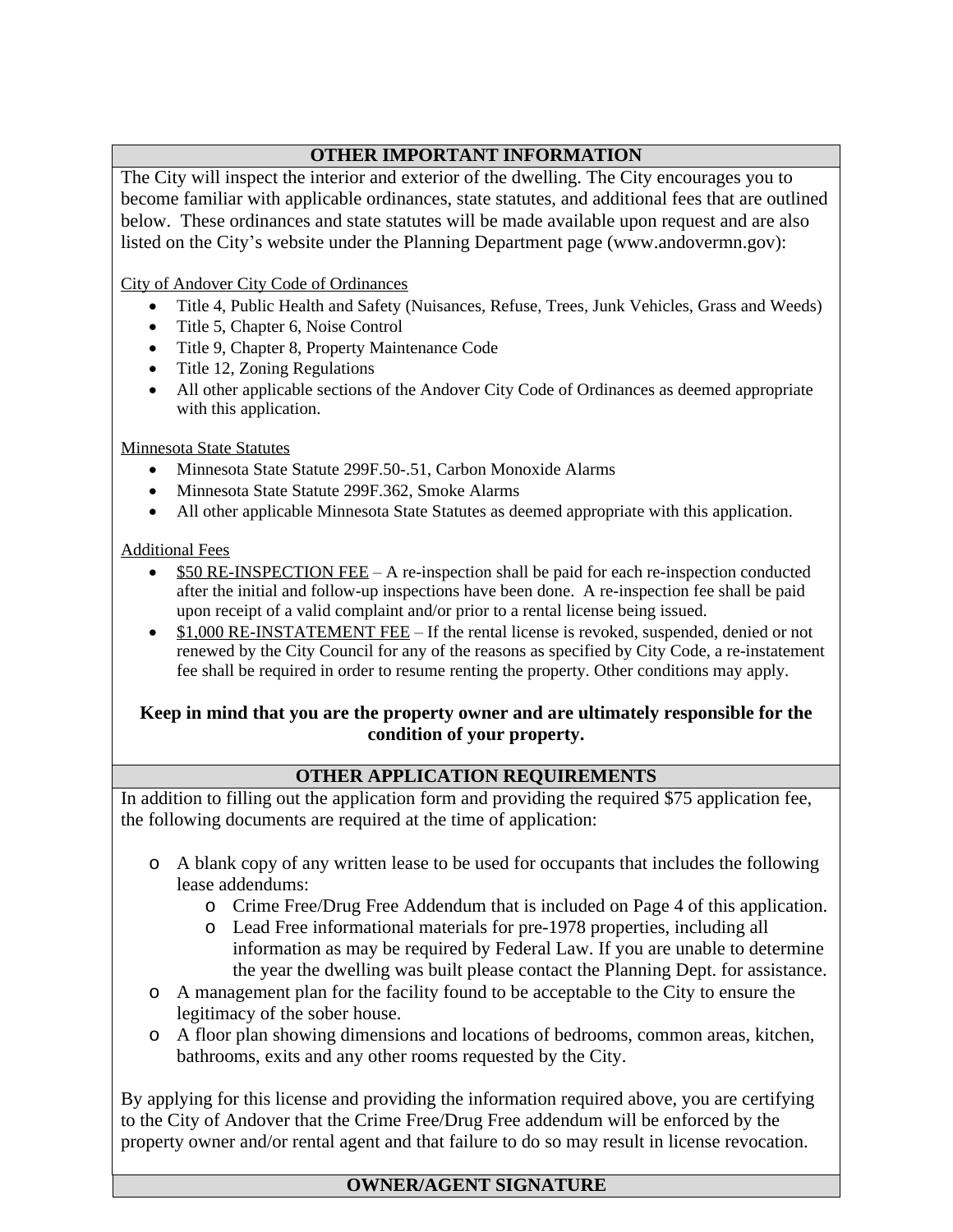The undersigned further agrees that the interior and exterior of the rental premises may be inspected by the City's enforcement officials as provided in the Andover City Code of Ordinances Chapter 9-8 for Sober Housing Licenses and that the owner or designated agent has received a copy of City Code 9-8. The undersigned hereby certifies that the information provided is true and correct to the best of their knowledge.

Property Owner's Signature Date

**Applications submitted without a valid signature will be considered incomplete and will not be processed.**

> **Please submit this application to: City of Andover – Planning Department 1685 Crosstown Blvd NW, Andover, MN 55304**

## **Application Checklist:**

- Completed & Signed Application Form
- \$75.00 Application Fee Per Unit
- · A floor plan showing dimensions and locations of bedrooms, common areas, kitchen, bathrooms, exits and any other rooms requested by the City.
- · Management plan for the facility found to be acceptable by the City to ensure the legitimacy of the sober house.
- · A Crime Free/Drug Free Lease Addendum signed by and applicable to all occupants of the Sober House.